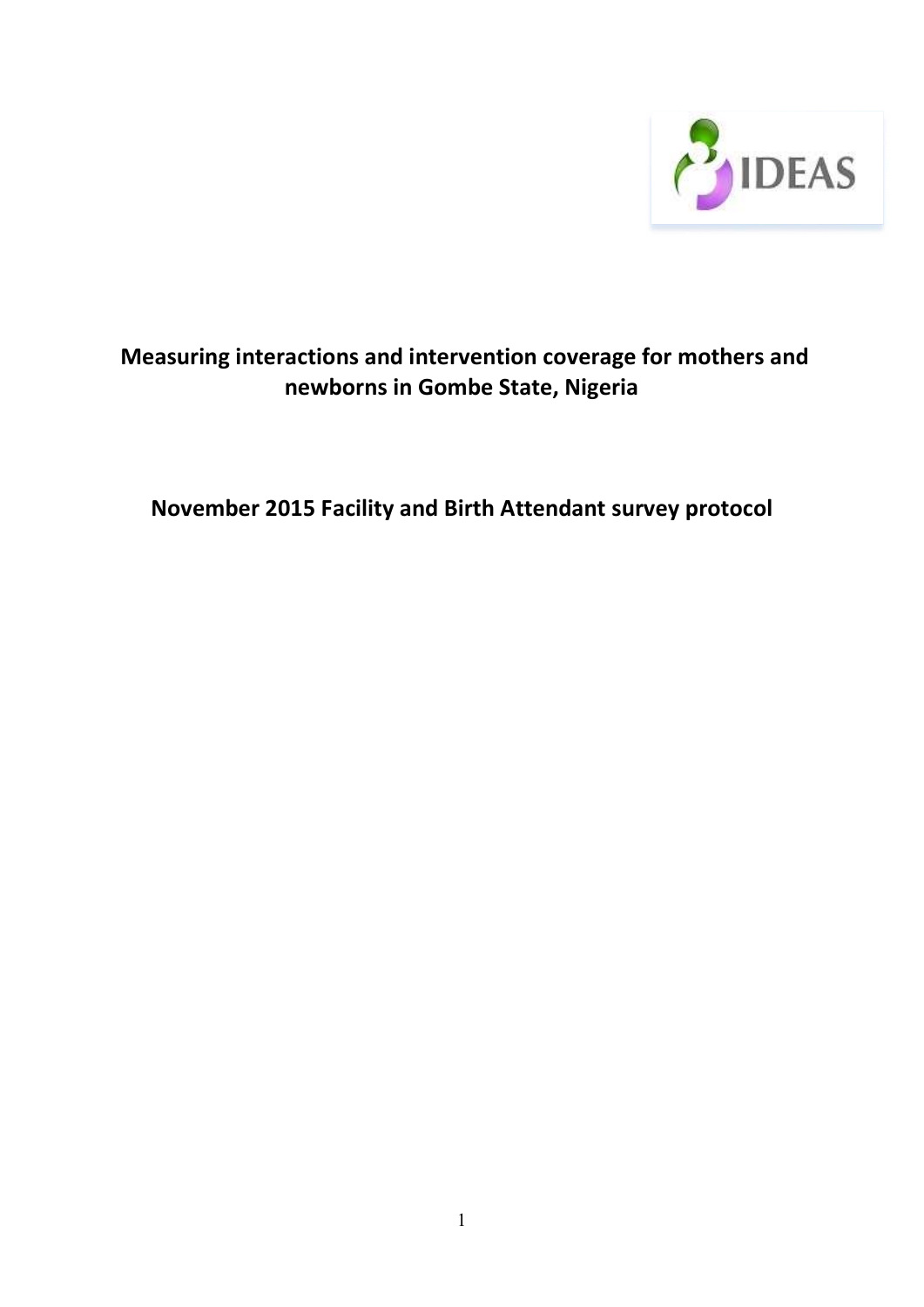# **TABLE OF CONTENTS**

| Annex. Indicators from the Gombe results framework that use facility or household |  |
|-----------------------------------------------------------------------------------|--|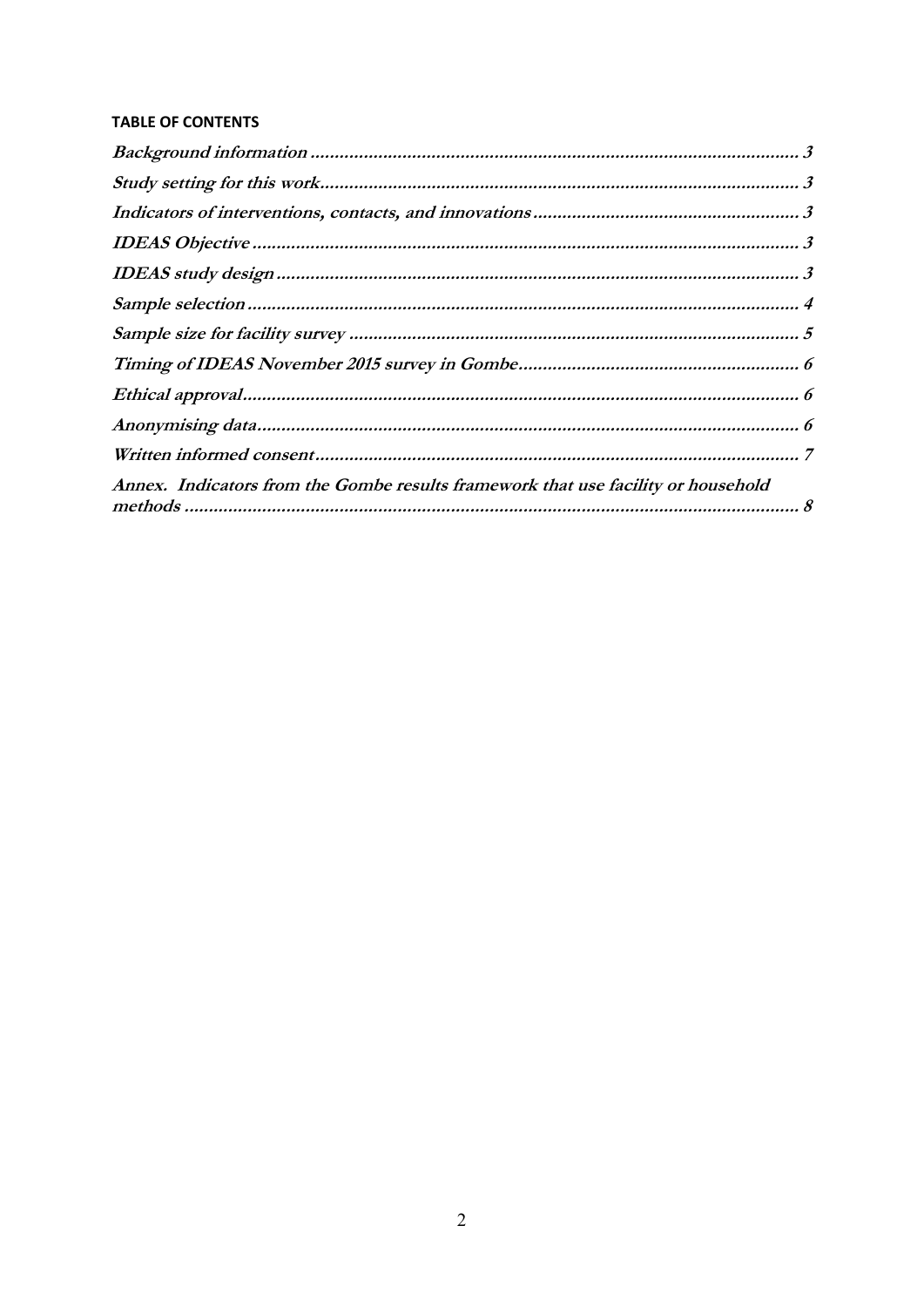# BACKGROUND INFORMATION

IDEAS is a 5 and a half year (December 2010 - May 2016) measurement, learning, and evaluation grant implemented by the London School of Hygiene and Tropical Medicine and funded by the Bill & Melinda Gates Foundation (BMGF). IDEAS aimed to determine whether enhanced interactions between families and front line workers lead to better coverage of critical interventions for mothers and newborns. In addition, in 2015 IDEAS has worked with BMGF funded grantees in Gombe State to develop and refine a results framework that can be used to track desired outcomes in the State. The IDEAS grant measurement, learning and evaluation quantitative data partners are Data Research and Mapping Consult Limited.

It is estimated that 500,000 women die each year from complications of pregnancy and childbirth and about 55,000 of these occur in Nigeria. This means that 10% of all maternal deaths in the world occur in Nigeria, making Nigeria second only to India in terms of total maternal deaths. Within Nigeria, maternal mortality is highest in the Northeastern region of the country with a maternal mortality ratio of 576 deaths per 100,000 live births<sup>1</sup>. Some factors that contribute to the high maternal mortality include: lack of antenatal care and skilled attendance at birth, delays in the treatment of pregnancy-related complications, poverty, and the low status of women. Added to this burden, neonatal mortality (deaths in the first 28 days of life) is also high in Nigeria and estimated to be 37 neonatal deaths per 1,000 live births (again with higher rates in the Northeastern region, 43 per 1,000)<sup>2</sup>.

# STUDY SETTING FOR THIS WORK

IDEAS works with four implementation grantees in Gombe State. These are the Society for Family Health (SFH), PACT, Evidence4Action (E4A) and Champions for Change (C4C). Collectively these grantees implement innovations to increase demand for care, to improve supply of quality care, and to advocate for better maternal and newborn care in the State.

# INDICATORS OF INTERVENTIONS, CONTACTS, AND INNOVATIONS

A results framework for Gombe State has been developed that incorporates indicators relevant to track targets set by grantees, and relevant to the State. Multiple data collection methods are required across the list of indicators, and those using survey methodologies to be implemented by IDEAS are detailed in annex 1. Two tables are presented: one for coverage of life saving interventions, one for indicators of contacts with the health service and with grantee innovations. Note that indicators derived from household surveys are included in order to present the complete survey measurement matrix - but this protocol only outlines data to be collected at the health facility level in November 2015.

# IDEAS OBJECTIVE

To gather, analyse and synthesise evidence in Gombe State to inform the results framework, and to test and validate methodologies for estimating coverage of life saving interventions for mothers and newborns.

# IDEAS STUDY DESIGN

The study design in November 2015 is based on a facility survey with four linked elements.

<sup>1</sup> Nigeria DHS 2013

<sup>2</sup> Nigeria DHS 2013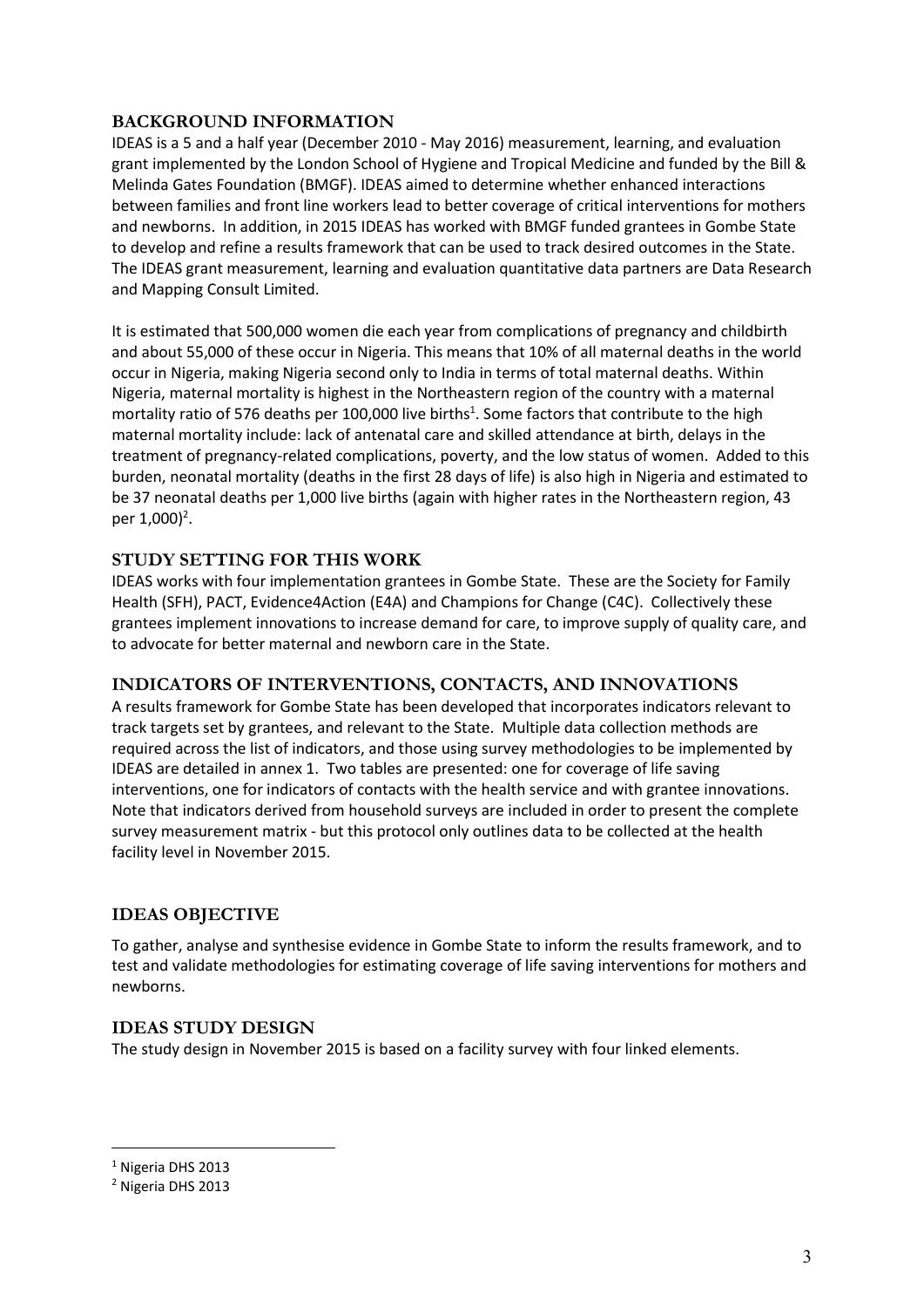First, in a sample of 106 primary health facilities plus 19 secondary health facilities a facility readiness survey will be carried out using standard survey tools (compatible for example with the SARA and SPA survey instruments).

Second, at each facility a data extraction process will take place to collate information from antenatal and maternity registers as required. This information will be used both to determine the volume of antenatal and delivery events at each facility, and to ascertain quality and completeness of routine reporting.

Third, at each facility an interview will be carried out with the birth attendant who attended the last woman to have delivered a baby in that facility. The birth attendant interview will provide information about training and supervision, about capabilities and skills, and about behaviour during the last birth attended.

Finally, in four high volume facilities, observations of labour and delivery will be carried out as part of the testing and validation work on intrapartum interventions.

### SAMPLE SELECTION

#### Health facilities

In 2012 and 2015 the IDEAS project implemented a measurement protocol in Gombe State that included a State-wide population level sample of 80 household clusters, each with a linked primary health facility and a secondary health facility where available: as such in the May 2015 survey IDEAS surveyed 80 primary facilities that were linked to household clusters plus 19 secondary facilities.

In October 2015 the PACT project purposively selected 57 facilities in which to implement its innovations to improve the quality of maternal and newborn health care, and the SFH grant demand-generation activities were aligned to the same communities that access these 57 facilities.

A mapping exercise revealed that the IDEAS sample of facilities overlapped with 20 of the PACT 57 facilities, the remainder being in other wards and local government areas of the State. In order to maximize the analytic potential to track change in areas where PACT and SFH are working compared to areas where these grants are not present, IDEAS has retained its original sample of 80 PHC facilities and in addition has added all other PACT facilities to its sampling frame. Thus the November 2015 facility sample represents a census of the 57 PACT facilities, plus a sample of the PHC and secondary facilities accessed by a representative sample of the population of Gombe State.

#### Frontline workers

In each sampled facility, the health worker who conducted the last delivery will be invited for interview. Where maternity registers exist this birth attendant will be identified from the register; where registers do not exist the in-charge of the facility will be asked who performed the last delivery.

### Observation of labour and delivery

Interventions to save maternal and newborn lives can be delivered by skilled birth attendants but to date the measurement of these life saving interventions is weak and our understanding of coverage is poor. By conducting observations of births we aim to generate gold standard measures of intervention coverage that can also be used to validate the quality of evidence generated using other facility measures (for example using routine records or using birth attendant reports).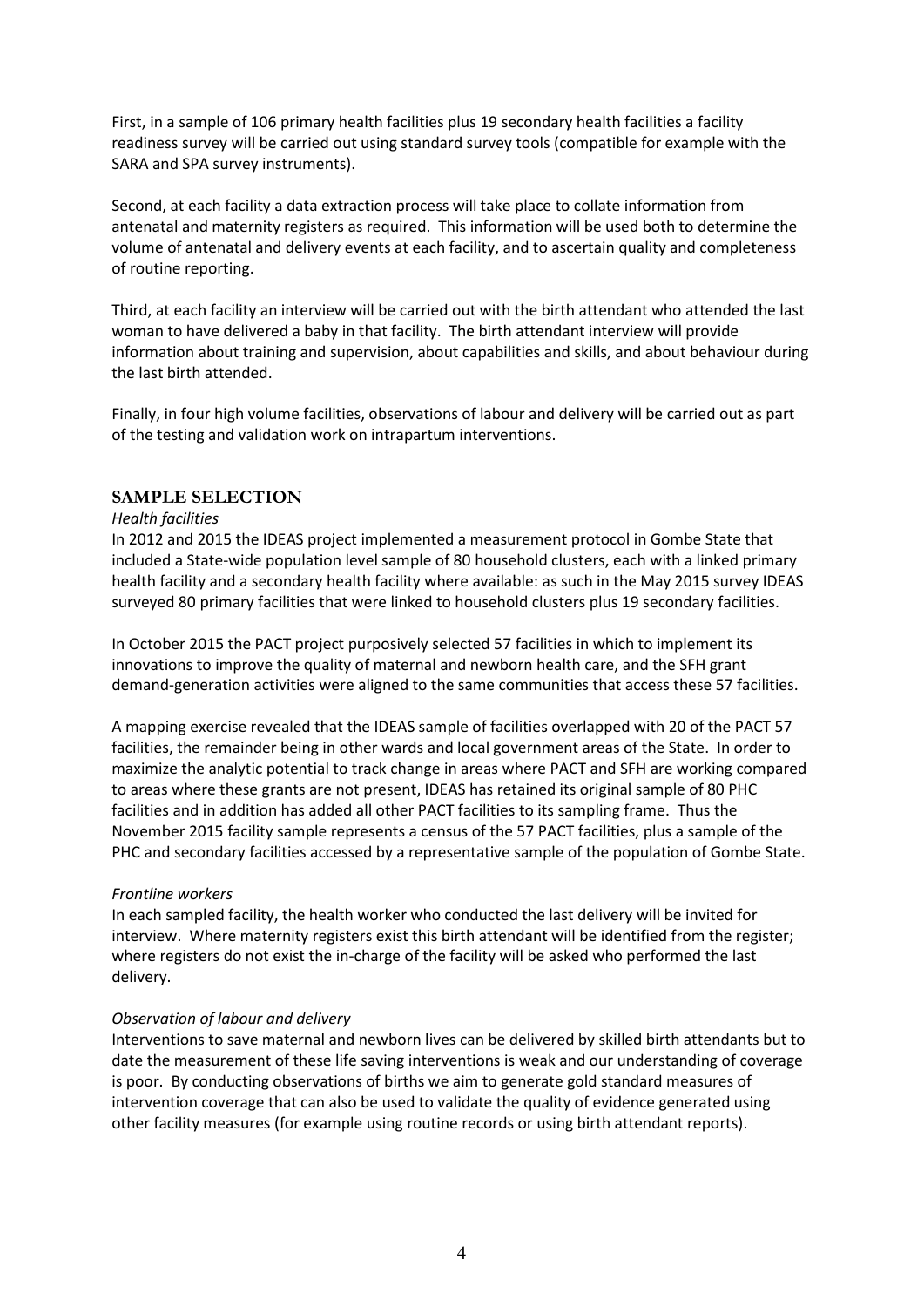Four high volume health facilities in Gombe State will be selected on the basis of the volume of births during the previous six month period. It is estimated that a sample of 160 observed births will be sufficient to estimate the coverage of routine intra-partum interventions, and will provide vital pilot data to inform future measurement approaches for rare intra-partum interventions. This number is also sufficient to reduce the impact of the anticipated Hawthorne Effect (whereby health workers change their behaviour during observations so that recordings may not be typical) which has been observed to diminish after the first eight observations.

In each health facility, two observer-midwives from Gombe State (but not from that health facility) will be posted to observe a sample of births occurring there for a period of 10 days. Because we anticipate that care may differ by day or night hours, or by day of the week, the observer-midwives will work on a shift rotation so that during the first five days one midwife will observe births occurring in 8 day light hours, the other observer-midwife observing births occurring during an 8 hour night shift. After five days they will swop rotations to complete the 10 day observation period.

At all times during the observation the observer-midwife will prioritise safety of the mother and newborn over data collection and clear protocols will be provided to stop the observation in the event of any life threatening occurrence. The first action will be to call for a supervisor or other colleague who is authorized to work in that facility. In the event that no supervisor or other colleague is available, the second action of the midwife-observer will be to assess whether s/he is able to provide the necessary emergency care and stop the observation. The final protocol for emergency care will be defined in collaboration with the Gombe State Primary Healthcare Agency. Midwives conducting observations will be supervised in this activity by an experienced data collector who will check on the consent process and on completeness of all work.

The selection of four facilities with a high volume of births was based on data collected in the June 2015 facility survey. Health facilities were ranked by volume of births in the previous six months and eight facilities identified to have volume of four or more births per day on average (required to meet our desired sample size of 160 observations within 10 days of fieldwork<sup>3</sup>). By local government area there was: 1 high volume facility in Yamaltu/Deba, 2 in Gombe Town, 1 in Funakaye, and 4 in Akko. To maximize the distribution of observation data across the State the high volume facility in Yamaltu/Deba and in Funakaye were selected, and 1 high volume facility from each of Gombe Town and Akko were selected based on closest proximity to existing household survey clusters.

# SAMPLE SIZE FOR FACILITY SURVEY

.

Because of the purposive nature of the census of 57 facilities for the PACT grant, a retrospective sample size calculation has been done to illustrate the percentage point increases that can be detected between two points in time. The same information is also provided for the size of facility sample as a whole. To estimate change in a range of illustrative indicators at 5% significance and with 80% power, a sample of 125 facilities will be sufficient to detect changes between surveys at two points in time of between 12-18 percentage points depending on the indicator. The sample of 57 PACT facilities is sufficient to detect changes of between 22-26 percentage points.

<sup>&</sup>lt;sup>3</sup> We estimate that with 160 observations, of which 128 would be used for analysis, we will be able to estimate coverage of any indicator to within plus or minus 9 percentage points.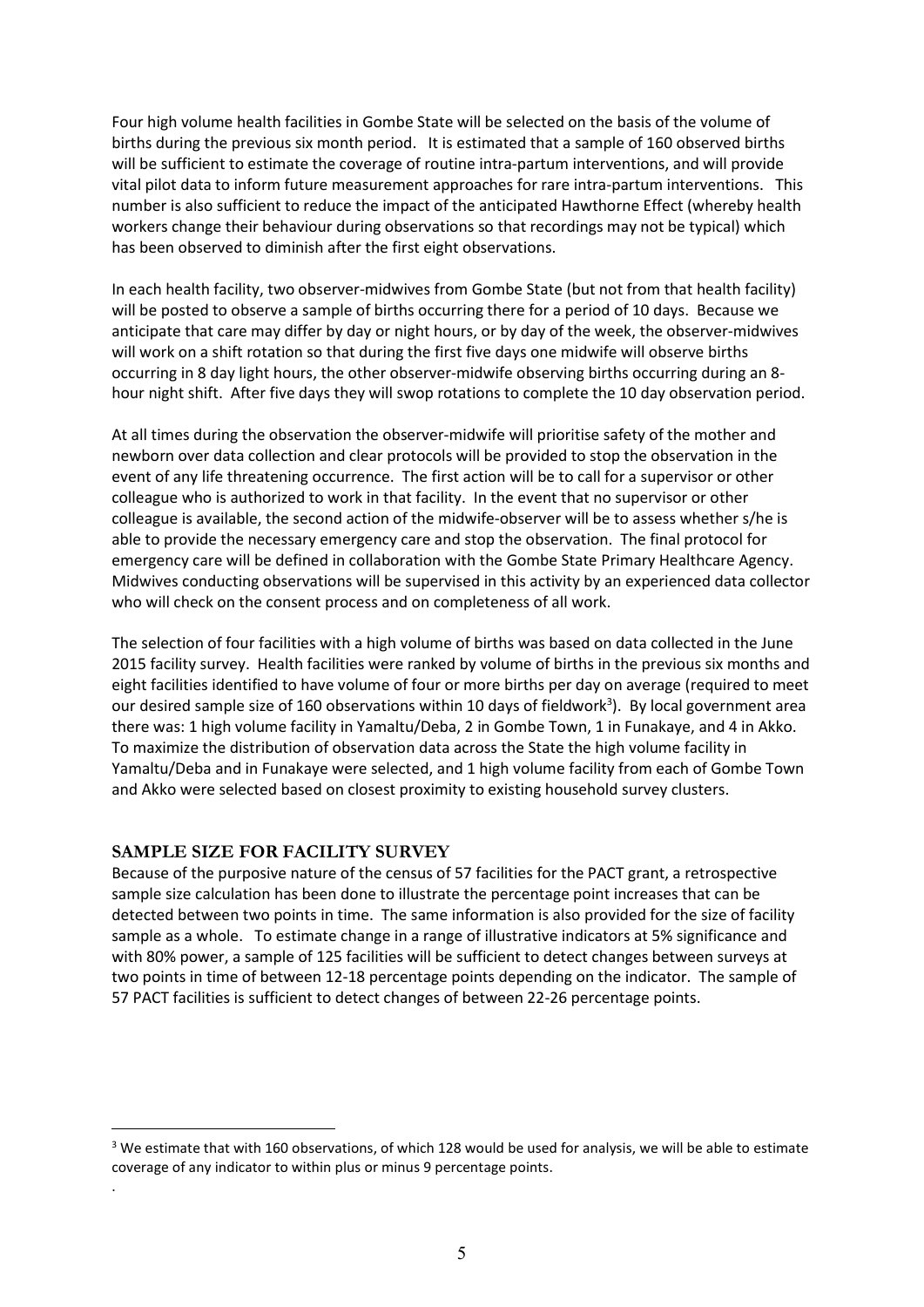| Sample Indicator                                                                 | <b>Expected level at</b><br>2015 % | <b>Sample size (PHC facilities</b><br>surveyed to detect percentage<br>point increases of: |               |
|----------------------------------------------------------------------------------|------------------------------------|--------------------------------------------------------------------------------------------|---------------|
|                                                                                  |                                    | 125 facilities                                                                             | 57 facilities |
| % of PHCs with a trained nurse/midwife<br>employed                               | 50                                 | 18                                                                                         | 26            |
| % of facilities with uterotonics in stock on day<br>of survey                    | 83                                 | 12                                                                                         | 23            |
| % of birth attendants who had all items of a<br>clean birth kit at last delivery | 10                                 | 13                                                                                         | 22            |

Table 4. Sample size to detect change between two points for a range of illustrative facility indicators: (based on estimates from IDEAS facility survey, 2015)

# TIMING OF IDEAS NOVEMBER 2015 SURVEY IN GOMBE

Precise details of the implementation timetable for the IDEAS household and frontline worker baseline survey will be determined in partnership with the IDEAS Nigeria Measurement, Learning and Evaluation Partner Data Research and Mapping Consult Ltd. However a guide schedule of survey development and implementation is shown in the table below.

| <b>Activity</b>                                              | Completion                |
|--------------------------------------------------------------|---------------------------|
|                                                              | date                      |
| Data Research and Mapping Consult Ltd contract with IDEAS    | Sept 2015                 |
| Submit ethical approval applications                         | Oct 2015                  |
| Discussion and agreement of responsibilities and timetabling | Oct 2015                  |
| Revise list of facilities to be visited                      | Oct 2015                  |
| Pre test survey tools in Gombe State                         | Oct 2015                  |
| Produce final survey tools and protocol                      | 2 <sup>nd</sup> Nov 2015  |
| Prepare training manual for survey team                      | Nov 2015                  |
| Check all approvals in place                                 | Nov 2015                  |
| Train survey teams                                           | 16 <sup>th</sup> Nov 2015 |
| Implement facility and frontline worker survey               | 23rd Nov 2015             |
| Complete data collection                                     | 7 <sup>th</sup> Dec 2015  |
| Complete data entry and cleaning                             | 21 <sup>st</sup> Dec 2015 |
| Preliminary results available for dissemination              | Jan 2015                  |

# ETHICAL APPROVAL

Ethical approval has been sought from the Federal level in Nigeria and subsequently will be sought at the State level. In addition, an amendment to existing ethics approval at the London School of Hygiene and Tropical Medicine to cover the observation work has been submitted.

# ANONYMISING DATA

At the end of the data collection period, all data will be anonymised prior to analysis. The lowest unit of identification for each data point will be the Ward.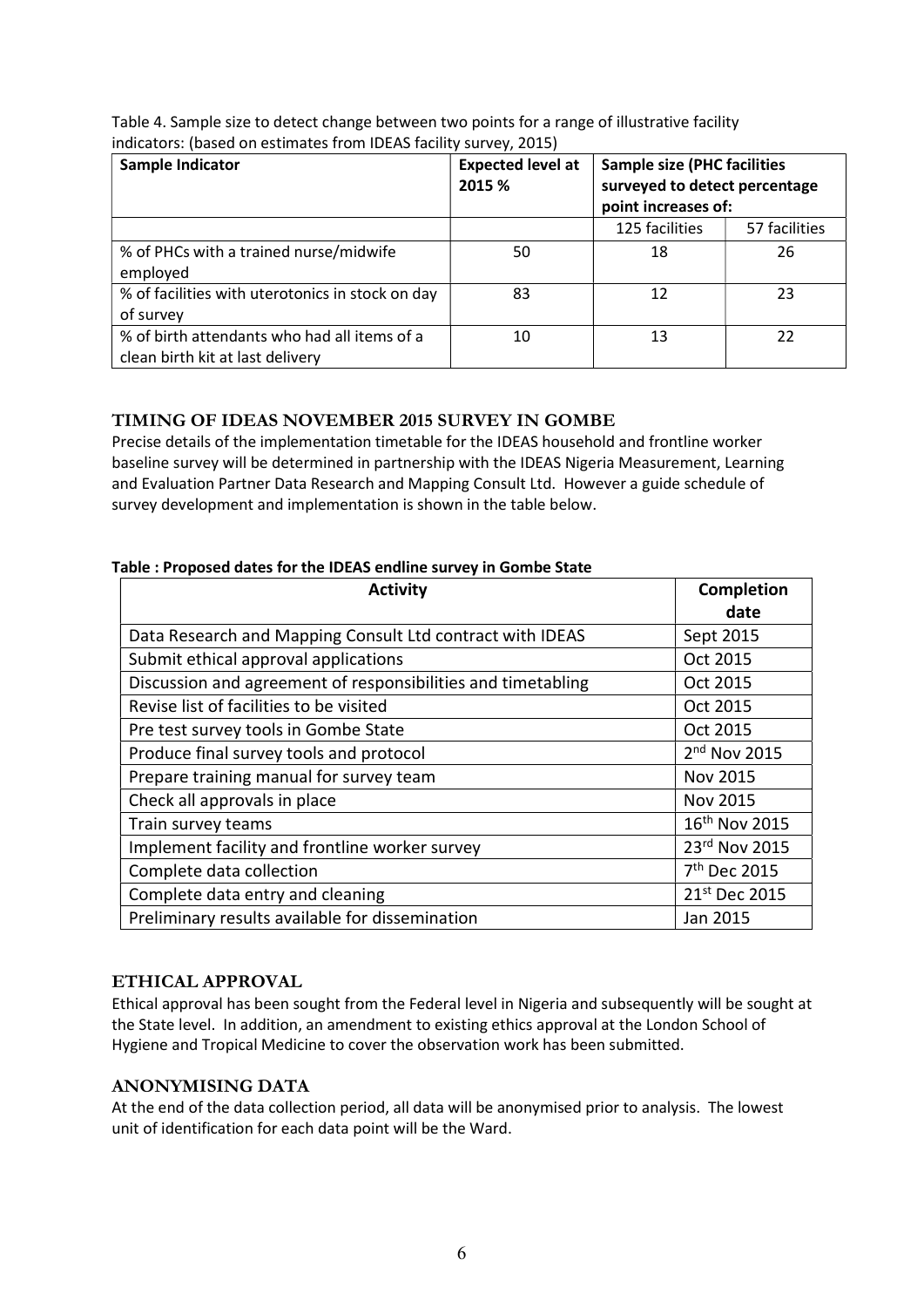### WRITTEN INFORMED CONSENT

Written informed voluntary consent must be obtained from all respondents interviewed. This includes written informed voluntary consent from birth attendants being interviewed and, in the four high volume facilities, those being observed during their care of labour and childbirth; and from all women attending the four high-volume facilities for delivery to explain the purpose of the work and to ask for written informed consent for their delivery to be observed. If an individual does not give consent then the observation or interview will not take place and the individual will not be affected in anyway. The consent form will be read exactly as it is written. The form explains the purpose of the survey. It assures the respondent her participation in the survey is completely voluntary and that she can refuse to answer any questions or stop the interview/observation at any point. After reading the statement, the respondent must sign in the space provided to affirm that the form has been read out. In cases where respondents are not able to sign, the respondent should put a thumb print on the form and a literate witness sign to confirm that the full consent process took place. English versions of the consent forms are provided but these will be translated to Hausa for the purpose of implementation.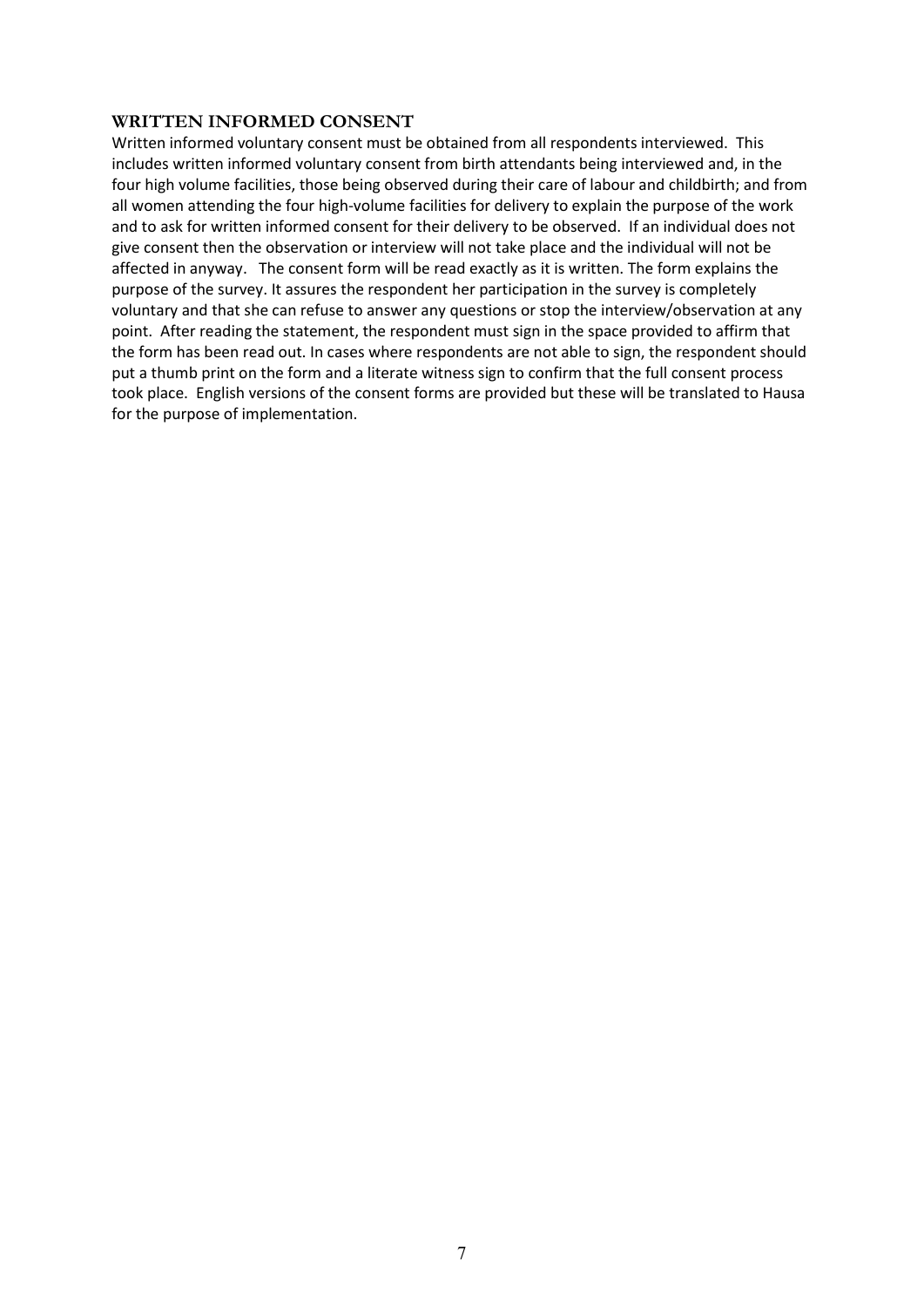# ANNEX. INDICATORS FROM THE GOMBE RESULTS FRAMEWORK THAT USE FACILITY OR HOUSEHOLD METHODS

| Item                         | Indicator summary                                                                                             | Denominator                                                          | 6 mth                     | 12 mth | Data source(s)                                                  | Core or<br>Aspirational* |
|------------------------------|---------------------------------------------------------------------------------------------------------------|----------------------------------------------------------------------|---------------------------|--------|-----------------------------------------------------------------|--------------------------|
|                              | % of facilities with MgS04<br>available                                                                       | # of facilities surveyed                                             | X                         |        | 6-monthly facility survey                                       |                          |
| Magnesium<br>Sulfate (MgSo4) | % of women with pre-<br>eclampsia who are treated<br>with IV/IM MgS04                                         | # of women admitted to<br>surveyed facilities with pre-<br>eclampsia | $\boldsymbol{\mathsf{X}}$ |        | Explore potential of routine facility<br>records                | A                        |
|                              | % of facilities with a bag and<br>mask for resuscitation                                                      | # of facilities surveyed                                             | Χ                         |        | 6-monthly facility survey                                       | $\mathsf{C}$             |
|                              | % of newborns delivered in a<br>facility with breathing<br>problems who are resuscitated<br>with bag and mask | # of live births in a facility in<br>the last 6 months               | X                         |        | Explore potential of routine facility<br>records                | A                        |
|                              |                                                                                                               | # of live births observed                                            | X                         |        | 6-monthly observations                                          | A                        |
| Newborn<br>Resuscitation     |                                                                                                               | # of FLWs interviewed about<br>last birth attended                   | X                         |        | 6-monthly FLW survey                                            | A                        |
|                              |                                                                                                               | # of women aged 15-49 with a<br>live birth                           |                           | X      | Household survey                                                | A                        |
|                              |                                                                                                               | Est. population level                                                |                           | X      | Linking household access and 6-<br>monthly facility/FLW surveys | A                        |
|                              | # of birth attendants with<br>capability of resuscitation                                                     | # birth attendants doing skills<br>assessment                        | X                         |        | 6-monthly FLW survey                                            | A                        |
|                              | % of facilities with uterotonics<br>available                                                                 | # of facilities surveyed                                             | $\mathsf{X}$              |        | 6-monthly facility survey                                       | $\mathsf{C}$             |
| Uterotonics                  |                                                                                                               | # of live births in a facility in<br>the last 6 months               | X                         |        | Explore potential of routine facility<br>records                | A                        |

Table A1 . Measurement approaches for life saving interventions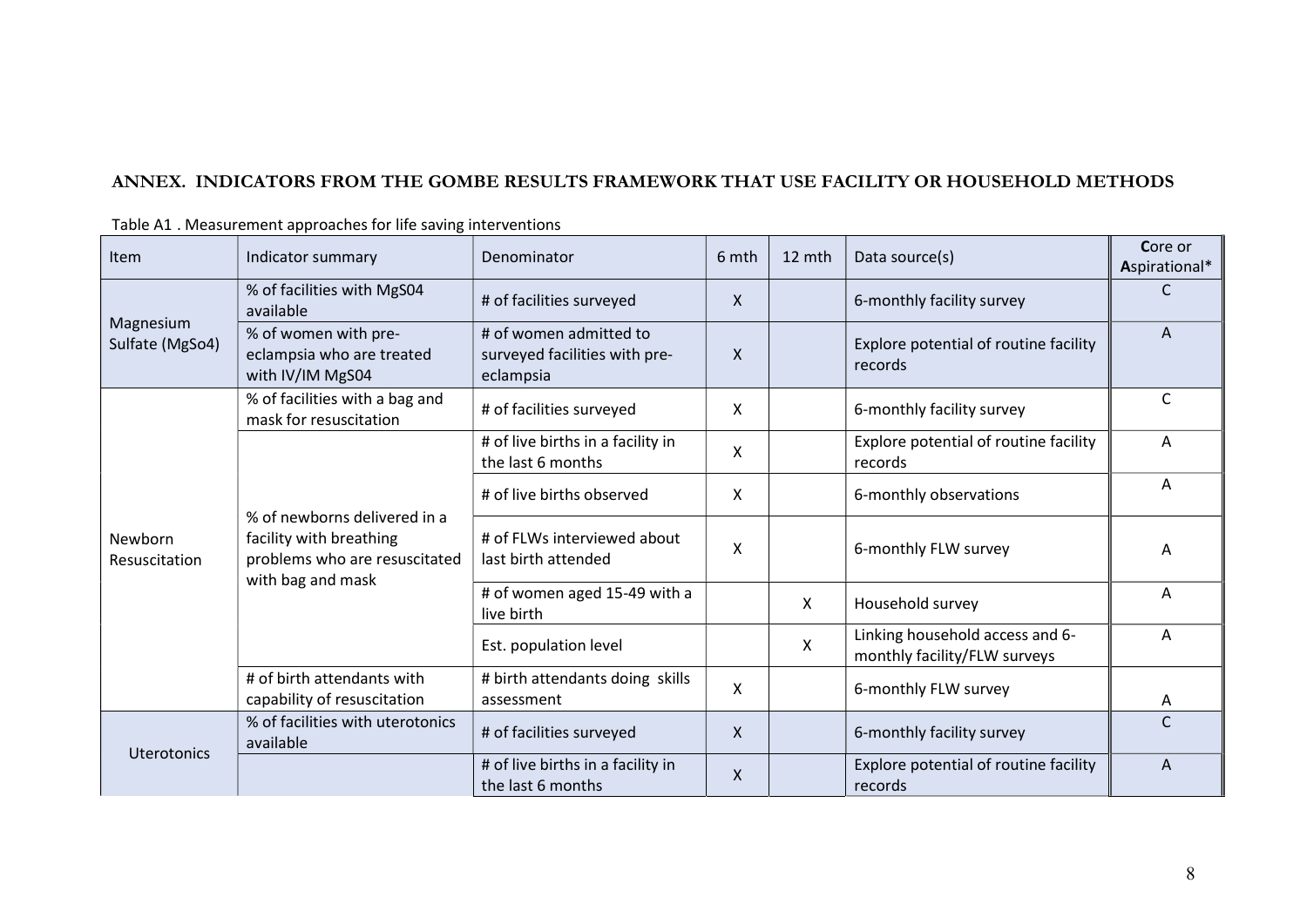|              | % of women who received<br>prophylactic uterotonics at<br>their last delivery                                      | # of live births observed                                | $\mathsf{X}$ |              | 6-monthly observations                                          | A            |
|--------------|--------------------------------------------------------------------------------------------------------------------|----------------------------------------------------------|--------------|--------------|-----------------------------------------------------------------|--------------|
|              |                                                                                                                    | # of FLWs interviewed about<br>last birth attended       | $\mathsf{X}$ |              | 6-monthly FLW survey                                            | A            |
|              |                                                                                                                    | # of women aged 15-49 with a<br>live birth in last 12m   |              | X            | Household survey                                                | A            |
|              |                                                                                                                    | Est. population level                                    |              | $\mathsf{X}$ | Linking household access and 6-<br>monthly facility/FLW surveys | $\Lambda$    |
|              | % of facilities with oral or<br>injectable antibiotic                                                              | # of facilities surveyed                                 | X            |              | 6-monthly facility survey                                       | C            |
|              | % of facilities with<br>erythromycin in stock                                                                      | # of facilities surveyed                                 | X            |              | 6-monthly facility survey                                       | A            |
| pPRoM        | % of pregnant women with<br>pPRoM who are not in labour<br>and are given oral<br>erythromycin\other<br>appropriate | # of women admitted to<br>facility with pPRoM in last 6m | X            |              | Explore potential of routine facility<br>records                | Α            |
|              |                                                                                                                    | # of women aged 15-49 with a<br>live birth in last 12m   |              | X            | <b>HH</b> survey                                                | A            |
|              | % of newborns receiving skin-<br>to-skin contact in the delivery                                                   | # of live births observed                                | $\mathsf{X}$ |              | 6-monthly observations                                          | A            |
|              | room/place [revised from<br>within 30 min of birth]                                                                | # of FLWs interviewed about<br>last birth attended       | $\mathsf{X}$ |              | 6-monthly FLW survey                                            | $\mathsf{A}$ |
| Thermal care |                                                                                                                    | Est. population level                                    |              | X            | Linking household access and 6-<br>monthly facility/FLW surveys | A            |
|              | % newborns with delayed<br>bathing for the first 24 hours of<br>life                                               | # of mothers aged 15-49 with<br>a live birth             |              | X            | HH survey                                                       | C            |
|              |                                                                                                                    | # of women aged 15-49 with a<br>live birth in last 12m   |              | X            | <b>HH</b> survey                                                | A            |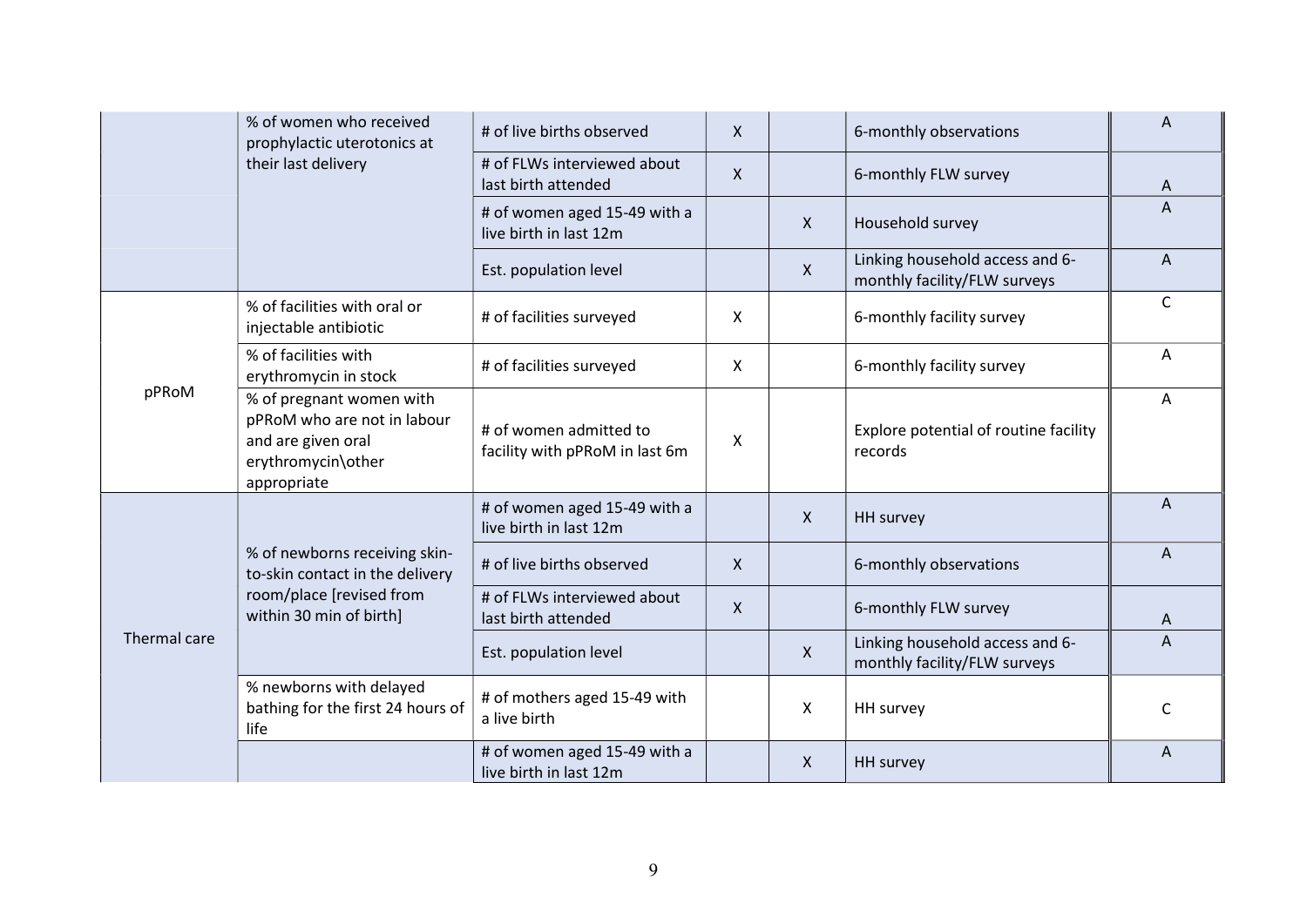|                                     | % of newborns dried within 1<br>minute of birth (immediately)                                                                             | # of live births observed                          | X            |              | 6-monthly observations                                          |              |
|-------------------------------------|-------------------------------------------------------------------------------------------------------------------------------------------|----------------------------------------------------|--------------|--------------|-----------------------------------------------------------------|--------------|
|                                     |                                                                                                                                           | # of FLWs interviewed about<br>last birth attended | $\mathsf{X}$ |              | 6-monthly FLW survey                                            | A            |
|                                     |                                                                                                                                           | Est. population level                              |              | $\mathsf{X}$ | Linking household access and 6-<br>monthly facility/FLW surveys | A            |
|                                     | % of facilities with CHX<br>available                                                                                                     | # of facilities surveyed                           | X            |              | 6-monthly facility survey                                       | C            |
|                                     | % of newborns receiving<br>chlorhexidine                                                                                                  | # of FLWs interviewed about<br>last birth attended | Χ            |              | 6-monthly FLW survey                                            | A            |
| Chlorhexidine                       | % of newborns receiving clean<br>cord care                                                                                                | # of mothers aged 15-49 with<br>a live birth       |              | X            | HH survey                                                       | $\mathsf{C}$ |
|                                     | % of newborns having CHX<br>7.1% w/v (of an appropriate<br>formulation) applied to the<br>cord stump within the first 24<br>hours of life | # of mothers aged 15-49 with<br>a live birth       |              | X            | HH survey                                                       | Α            |
| Immediate                           | % of newborns breastfeeding                                                                                                               | # of women aged 15-49 with a<br>live birth         |              | $\mathsf{X}$ | HH survey                                                       | C            |
| Breast-feeding                      | within 1 hour of delivery                                                                                                                 | # of live births observed                          | X            |              | 6-monthly observations                                          | A            |
| <b>Exclusive breast-</b><br>feeding | % of infants receiving exclusive<br>breastfeeding through first six<br>months                                                             | # of infants under 6 months of<br>age              |              | X            | HH survey                                                       |              |
|                                     | % of newborns exclusively<br>breastfed for first 28 days                                                                                  | # of live births in the last 12<br>months.         |              | Χ            | HH survey                                                       |              |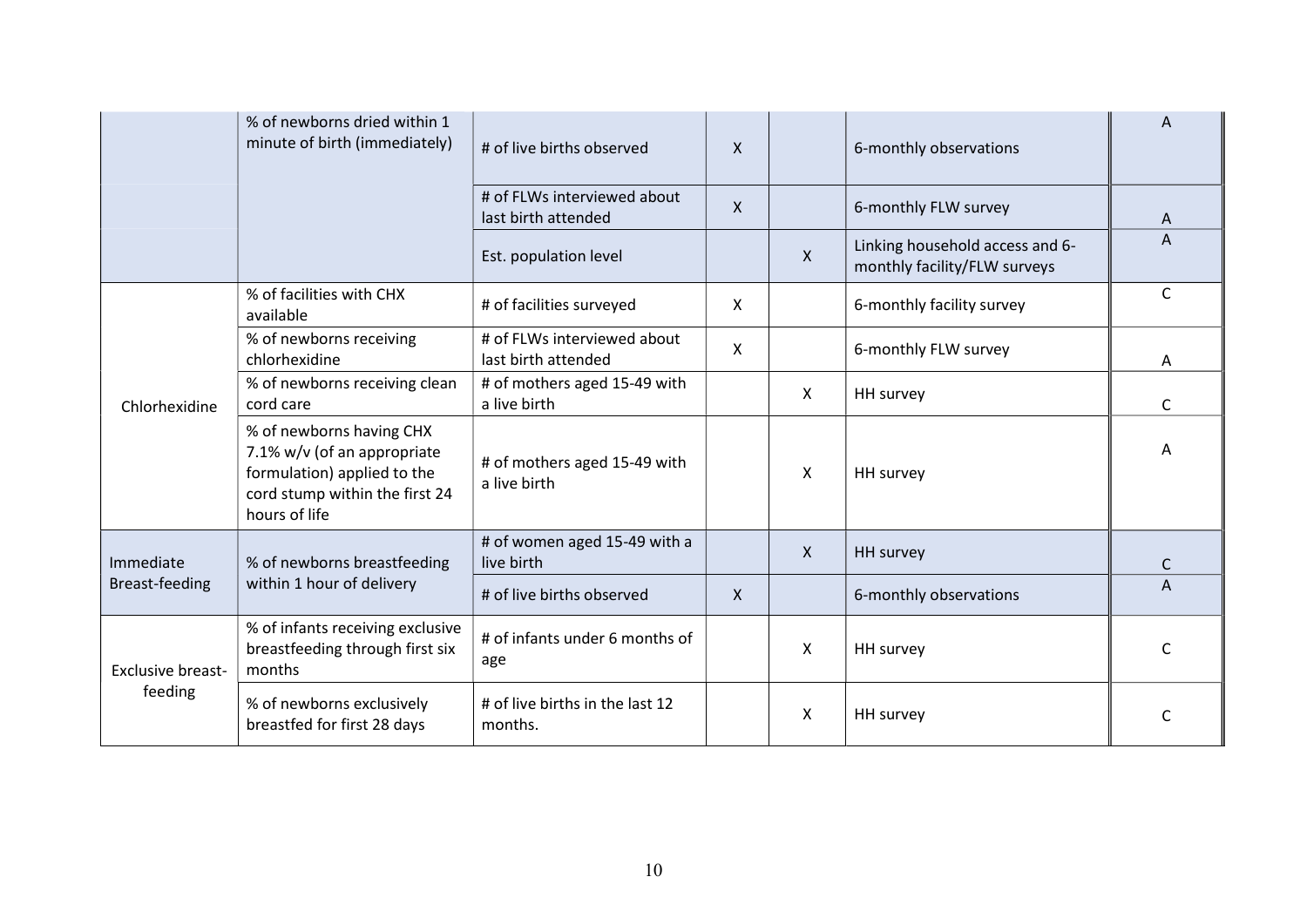|                         | % of newborns exclusively<br>breastfed for first 3 days                                                        | # of live births in the last 12<br>months.                 |              | X            | HH survey                                                   |              |
|-------------------------|----------------------------------------------------------------------------------------------------------------|------------------------------------------------------------|--------------|--------------|-------------------------------------------------------------|--------------|
|                         | % women who received a test<br>result for syphillis during their<br>last pregnancy                             | # of women age 15-49 with a<br>live birth in the last 12m  |              | X            | <b>HH</b> survey                                            | C            |
|                         | % of facilities with test kits in<br>stock                                                                     | # of facilities surveyed                                   | $\mathsf{X}$ |              | 6-monthly facility survey                                   | C            |
|                         | % of facilities with treatment in<br>stock                                                                     | # of facilities surveyed                                   | $\mathsf{X}$ |              | 6-monthly facility survey                                   | C            |
|                         | % of women tested for syphillis<br>during their last pregnancy and                                             | # of pregnant women testing<br>positive                    | $\mathsf{X}$ |              | Explore potential of routine facility<br>records            | A            |
|                         | given treatment if needed                                                                                      | Est. population level                                      |              | $\mathsf{X}$ | Linking household access and 6-<br>monthly facility surveys | A            |
| Infection<br>Prevention | % of newborns with suspected<br>sepsis treated with anitibiotics                                               | # of newborns with reported<br>danger signs                |              | $\mathsf{X}$ | HH survey                                                   | Α            |
|                         |                                                                                                                | # of newborns attending<br>facility with danger signs      | X            |              | Explore potential of routine facility<br>records            | A            |
|                         | % of facilities with treatment in<br>stock                                                                     | # of facilities surveyed                                   | X            |              | 6-monthly facility survey                                   | $\mathsf{C}$ |
|                         |                                                                                                                | Est. population level                                      |              | $\mathsf{X}$ | Linking household access and 6-<br>monthly facility surveys | A            |
|                         | % women who received a full<br>course of IPTp per national<br>guidelines during their most<br>recent pregnancy | # of women age 15-49 with a<br>live birth in the last 12 m |              | X.           | <b>HH</b> survey                                            | $\mathsf{C}$ |
|                         |                                                                                                                | # of women age 15-49<br>attending ANC in last 6m           | $\mathsf{X}$ |              | Explore potential of routine facility<br>records            | A            |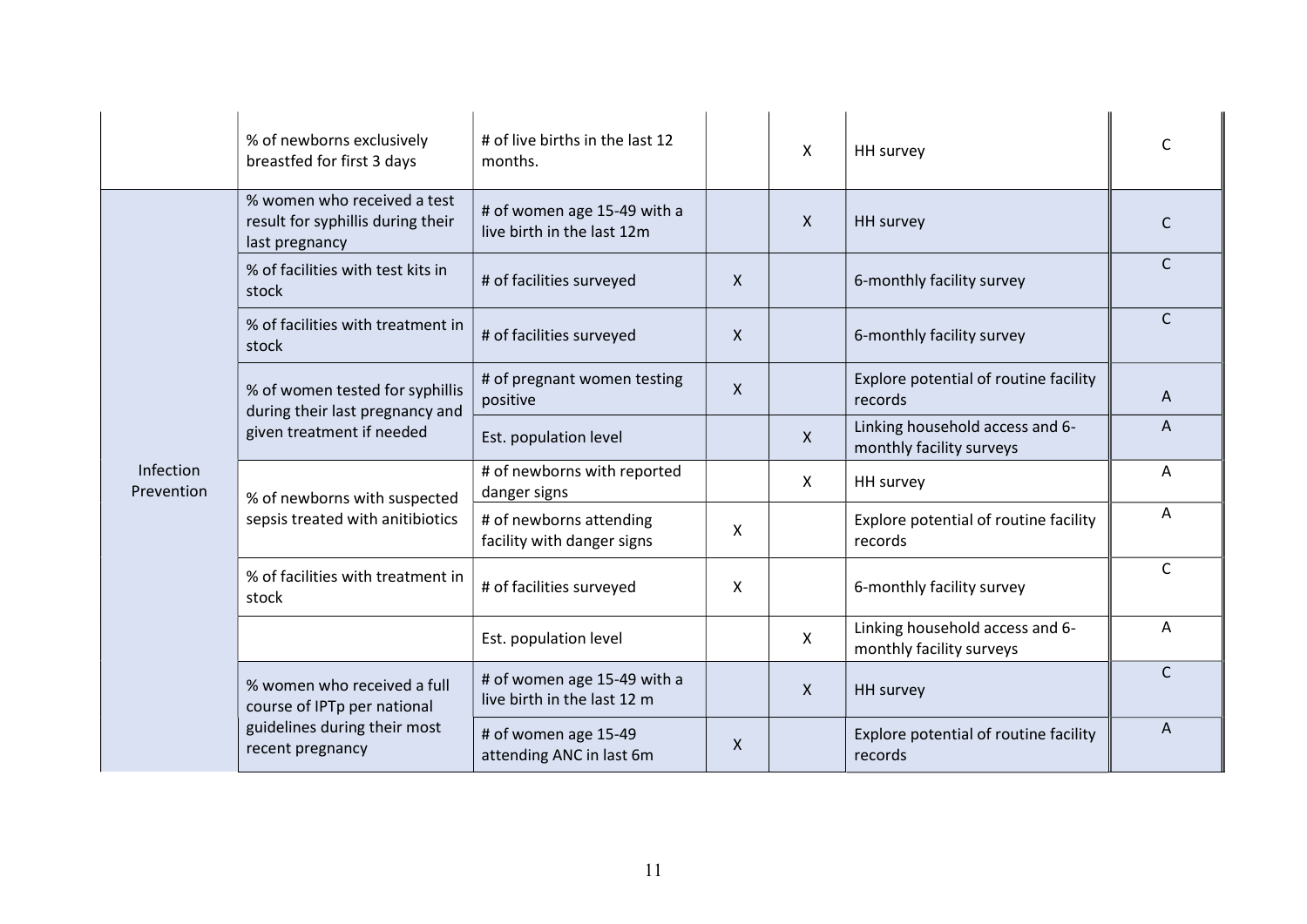|                                | % facilities with benzathine<br>penicillin in stock                                                                      | # of facilities surveyed                                                               | X                         |   | 6-monthly facility survey                        |              |
|--------------------------------|--------------------------------------------------------------------------------------------------------------------------|----------------------------------------------------------------------------------------|---------------------------|---|--------------------------------------------------|--------------|
|                                | % of birth attendants who had<br>all items of a clean delivery kit                                                       | # of FLWs interviewed about<br>last birth attended                                     | $\boldsymbol{\mathsf{X}}$ |   | 6-monthly FLW survey                             |              |
|                                | available at the last birth<br>attended                                                                                  | # of live births observed                                                              | X                         |   | 6-monthly observations                           | A            |
|                                | % women with a live birth in<br>the last 12 months who<br>delivered in a facility and used<br>a CDK at the last delivery | # women with a live birth in a<br>facility [Note this indicator is<br>still not clear] |                           | X | HH survey                                        | A            |
|                                | % of facilities with soap and<br>running water or alcohol based<br>hand rub                                              | # of facilities surveyed                                                               | $\mathsf{X}$              |   | 6-monthly facility survey                        | $\mathsf{C}$ |
|                                | % deliveries where delivery<br>attendant washed hands with<br>soap                                                       | # of women age 15-49 with a<br>live birth in the last 12 m                             |                           | X | <b>HH</b> survey                                 | $\mathsf{C}$ |
|                                |                                                                                                                          | # of live births observed                                                              | $\mathsf{X}$              |   | 6-monthly observations                           | A            |
| Kangaroo<br><b>Mother Care</b> | % of facilities where space is<br>identified for KMC and at least<br>one staff member has received<br>training           | # of facilities surveyed                                                               | X                         |   | 6-monthly facility survey                        |              |
|                                | % of preterm or low birth<br>weight infants put on KMC in<br>facilities                                                  | # of preterm or low birth<br>weight infants in facilities last<br>6 m                  | X                         |   | Explore potential of routine facility<br>records | A            |

\*Core: indicators for which a robust measurement approach is already established

\*Aspirational: indicators for which no robust measurement has been established, part of the testing and validation work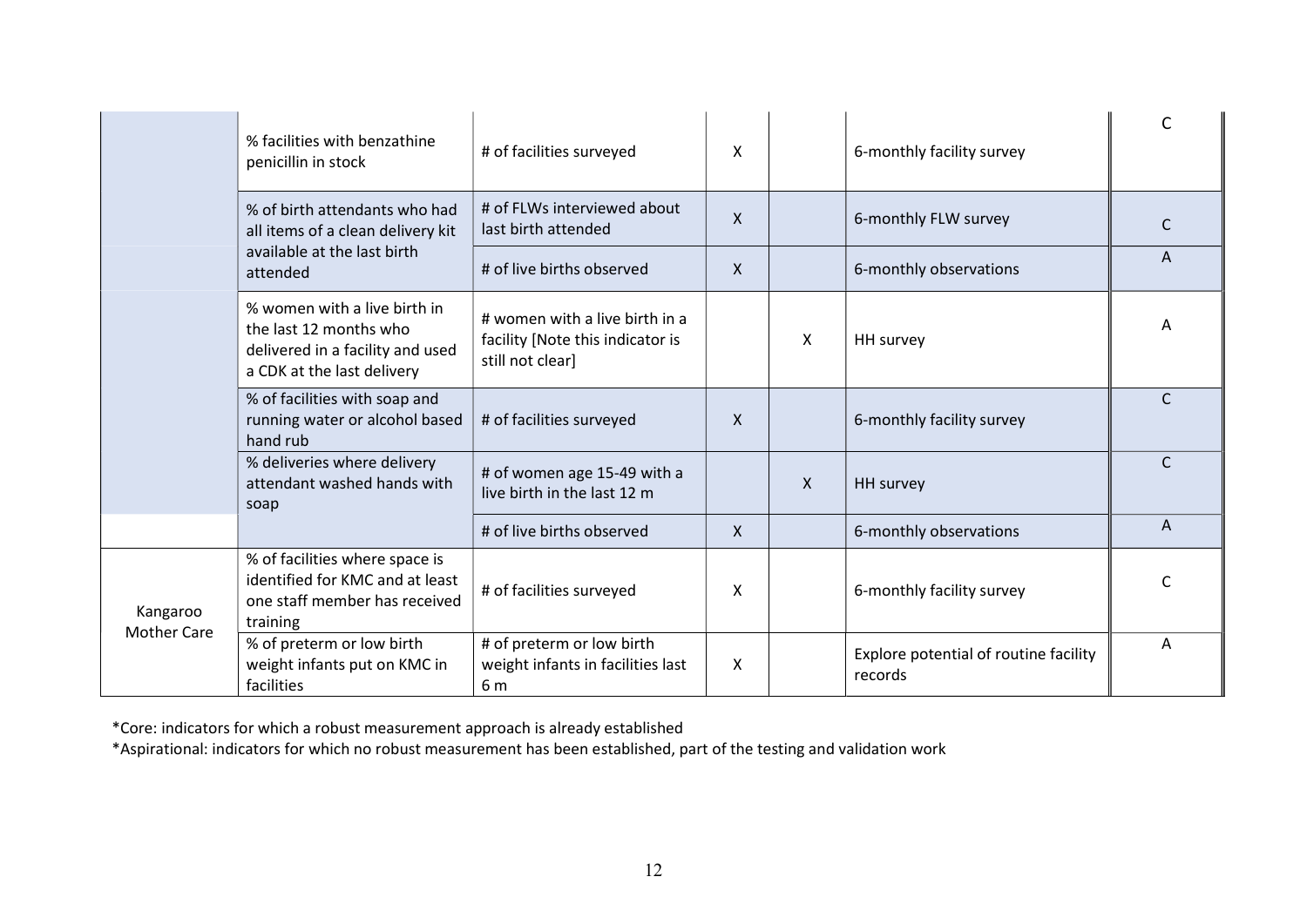| Item       | Indicator summary                                                                                        | Denominator                                                     | 6 mth        | 12 mth       | Data source(s)                                   | Core/<br>Aspirational/<br>Innovation |
|------------|----------------------------------------------------------------------------------------------------------|-----------------------------------------------------------------|--------------|--------------|--------------------------------------------------|--------------------------------------|
|            | % of women who were<br>attended at least four times                                                      | # of women age 15-49 with a<br>live birth in the last 12 m      |              | $\mathsf{X}$ | HH survey                                        | $\mathsf{C}$                         |
| <b>ANC</b> | during their last pregnancy by<br>any provider for reasons<br>related to the pregnancy                   | # of women attending ANC last<br>6 <sub>m</sub>                 | $\mathsf{X}$ |              | Explore potential of routine<br>facility records | $\overline{A}$                       |
|            | % women who received a urine                                                                             | # of women age 15-49 with a<br>live birth in the last 12 m      |              | X            | HH survey                                        | $\mathsf{C}$                         |
|            | test during their last pregnancy                                                                         | # of women attending ANC last<br>6 m                            | X            |              | Explore potential of routine<br>facility records | A                                    |
|            | % women who received a<br>blood test during their last                                                   | # of women age 15-49 with a<br>live birth in the last 12 m      |              | X            | HH survey                                        | $\mathsf{C}$                         |
|            | pregnancy                                                                                                | # of women attending ANC last<br>6 m                            | X            |              | Explore potential of routine<br>facility records | $\overline{A}$                       |
|            | % women who had their BP<br>measured during their last<br>pregnancy                                      | # of women age 15-49 with a<br>live birth in the last 12 m      |              | X            | HH survey                                        | $\mathsf{C}$                         |
|            |                                                                                                          | # of women attending ANC last<br>6 m                            | X            |              | Explore potential of routine<br>facility records | $\overline{A}$                       |
| <b>SBA</b> | % of live births with a skilled<br>attendant (doctor, nurse<br>midwife, and auxiliary nurse/<br>midwife) | # of women age 15-49 with a<br>live birth in the last 12 months |              | X            | HH survey                                        | C                                    |

Table A2. Measurement approaches for quality of contacts and exposure to innovations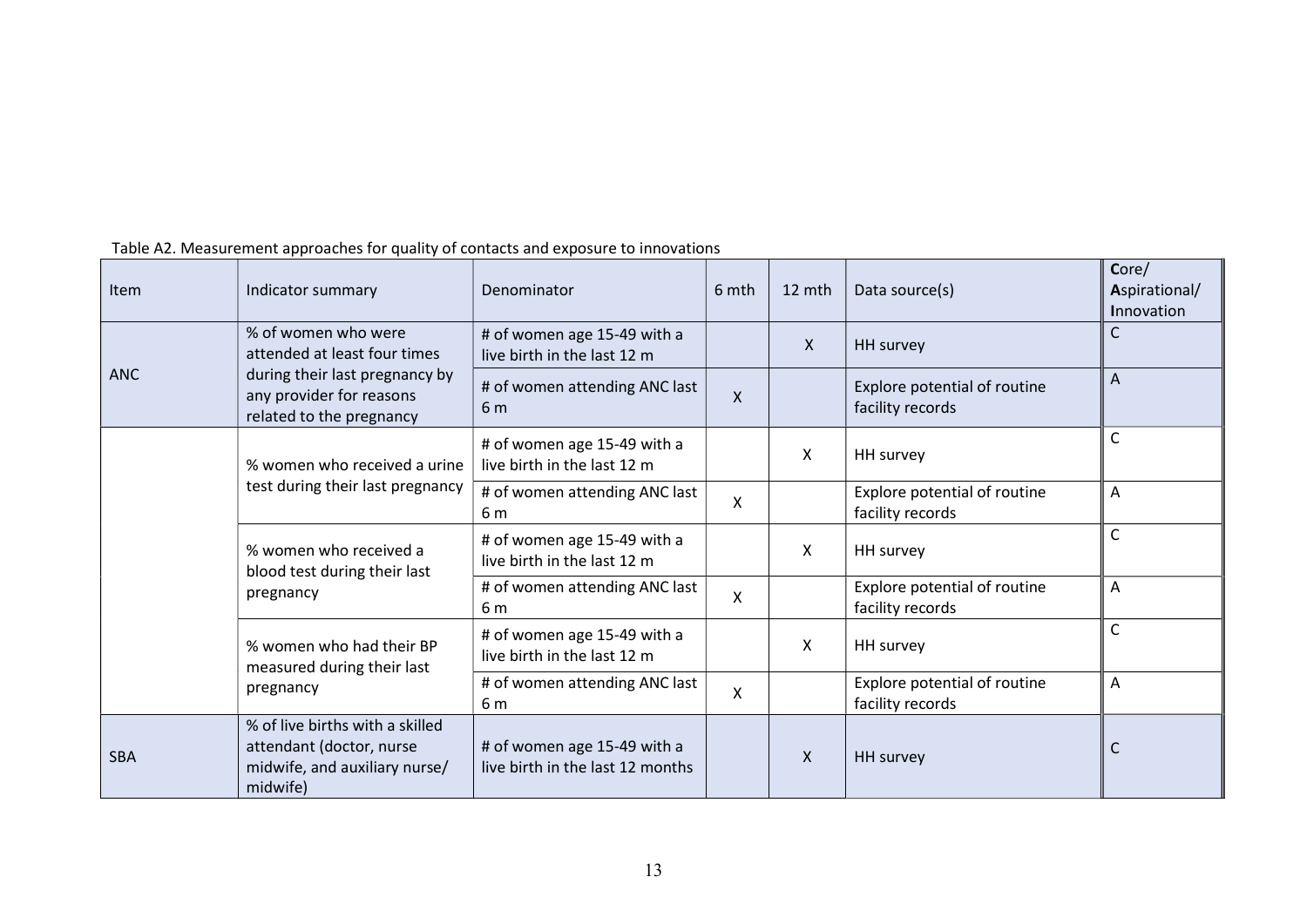|                           | % of deliveries assisted by a<br>skilled provider (doctor, nurse<br>midwife, and auxiliary nurse/<br>midwife)                                                                                                     | # births in facility last 6m                                                                                                      | $\mathsf{X}$   |              | Explore potential of routine<br>facility records         | ${\sf A}$    |
|---------------------------|-------------------------------------------------------------------------------------------------------------------------------------------------------------------------------------------------------------------|-----------------------------------------------------------------------------------------------------------------------------------|----------------|--------------|----------------------------------------------------------|--------------|
|                           | % facilities with a trained<br>midwife (i.e. newborn<br>resuscitation, etc [see Jhpeigo<br>curriculum)) available 24/7.                                                                                           | # of facilities surveyed [Note<br>this indicator still needs some<br>work]                                                        | $\mathsf{X}$   |              | 6-monthly facility survey                                | $\mathsf{C}$ |
| <b>PPC</b>                | % of women who had a post-<br>partum check-up within 2 days<br>of birth                                                                                                                                           | # of women age 15-49 with a<br>live birth in last 12m                                                                             |                | X            | HH survey                                                | $\mathsf{C}$ |
| <b>PNC</b>                | % of newborns who had a<br>post-natal check-up within 2<br>days of birth                                                                                                                                          | # of women age 15-49 with a<br>live birth in last 12m                                                                             |                | $\mathsf{X}$ | HH survey                                                | $\mathsf{C}$ |
|                           | % of live births in facilities<br>(public & private)                                                                                                                                                              | # of women age 15-49 with a<br>live birth in last 12m                                                                             |                | $\mathsf{X}$ | HH survey                                                | $\mathsf{C}$ |
| Institutional<br>delivery | % members of mothers' group<br>with a live birth in the last 12<br>months who delivered in<br>health facility                                                                                                     | # of mothers' group members<br>aged 15-49 with a live birth in<br>the last 12m                                                    |                | X            | HH survey                                                | $\mathsf{C}$ |
| <b>BEMONC</b>             | % of health facilities providing<br>all BEmONC signal functions<br>(ready for use)                                                                                                                                | # facilities surveyed                                                                                                             | $\mathsf{X}$   |              | 6-monthly facility survey                                | $\mathsf{C}$ |
| <b>CEMONC</b>             | % of district hospitals providing<br>all CEmONC signal functions<br>(ready for use)                                                                                                                               | # facilities surveyed                                                                                                             | $\mathsf{X}$   |              | 6-monthly facility survey                                | $\mathsf{C}$ |
| <b>HCW capability</b>     | % of FLW able to correctly<br>manage following<br>complications as assessed by<br>simulation or clinical vignette:<br>pre-eclampsia, neonatal<br>resuscitation, pPRoM, neonatal<br>sepsis, PPH, [to be finalized] | # FLWs surveyed/observed<br>[Note indicator still to be<br>worked on $-$ no tested tools<br>currently exist for most of<br>these] | $\pmb{\times}$ |              | ?6-monthly FLW/Facility survey<br>linked to observations |              |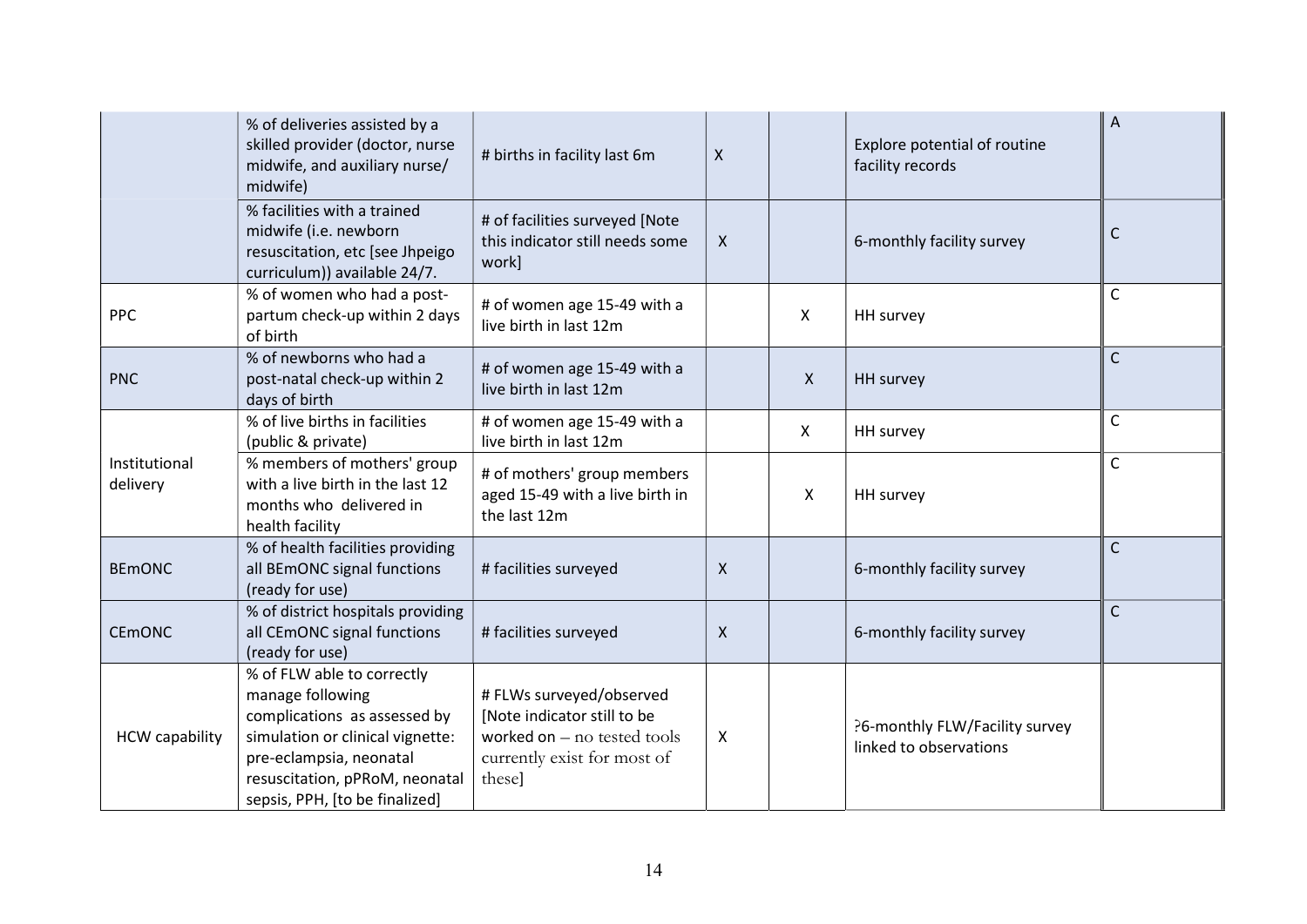|                              | % of FLW trained in newborn<br>resuscitation                                                                                                                                       | # FLWs surveyed                                                                                    | $\boldsymbol{\mathsf{X}}$ |                           | 6 monthly facility/FLW surveys                                                                                                  | $\mathsf{C}$ |
|------------------------------|------------------------------------------------------------------------------------------------------------------------------------------------------------------------------------|----------------------------------------------------------------------------------------------------|---------------------------|---------------------------|---------------------------------------------------------------------------------------------------------------------------------|--------------|
|                              | % CHEWs trained under the<br><b>State Task Shifting policy</b>                                                                                                                     | # CHEWs employed in the<br>State [Note indicator still to be<br>worked on - doesn't fit<br>survey] | $\boldsymbol{\mathsf{X}}$ |                           | ??Facility survey, FLW survey,<br>HMIS??                                                                                        |              |
| Mothers' Group<br>membership | % women aged 15-49<br>participating in Mothers'<br>Groups (registered and<br>attending at least 80% of<br><b>Health Education sessions in</b><br>last 3 months)                    | # of women age 15-49                                                                               |                           | $\mathsf{X}$              | <b>HH</b> survey<br>[Note ability to measure this is<br>dependent on number of women<br>in mothers groups at time of<br>survey] |              |
|                              | % of women reached by Village<br><b>Health Workers volunteers</b><br>during their last pregnancy                                                                                   | # of women age 15-49 with a<br>live birth in the last 12 months                                    |                           | $\pmb{\times}$            | HH survey                                                                                                                       |              |
| Home visit by<br><b>FLW</b>  | % women who delivered in the<br>last 12 months who were<br>visited by a VHW at least four<br>times during pregnancy and at<br>least twice during the first<br>week after delivery. | # women who delivered in the<br>last 12 months                                                     |                           | $\boldsymbol{\mathsf{X}}$ | HH survey                                                                                                                       |              |
| <b>ETS</b>                   | % women who reported using<br>ETS for their last delivery.                                                                                                                         | # of women age 15-49 with a<br>live birth in the last 12 months                                    |                           | $\mathsf{X}$              | <b>HH</b> survey                                                                                                                |              |
|                              | % women aged 15-49 with a<br>live birth in the last 12 months<br>who reported that they had<br>heard of ETS.                                                                       | # of women age 15-49 with a<br>live birth in the last 12 months                                    |                           | $\mathsf{X}$              | HH survey                                                                                                                       |              |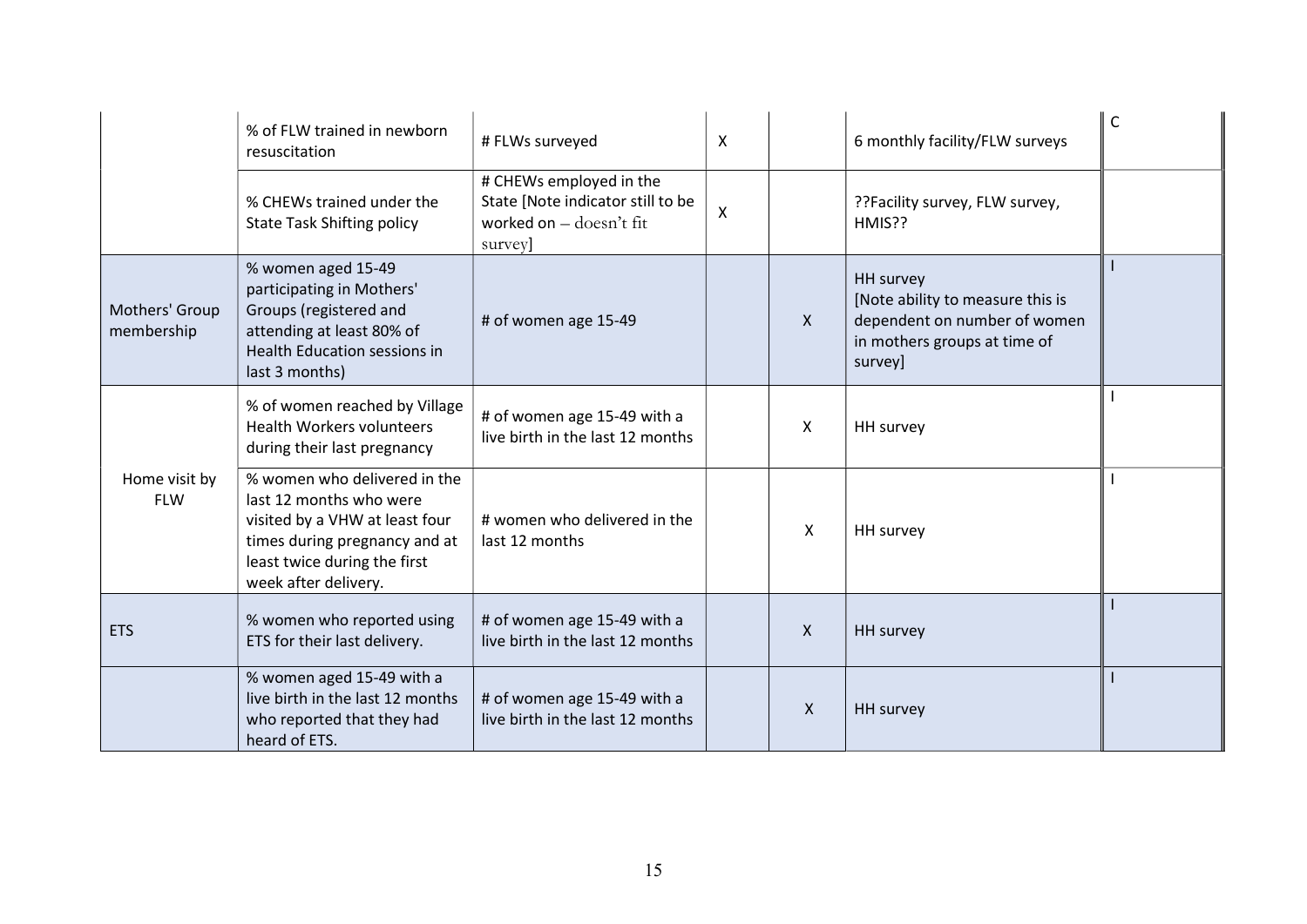| Call center     | % women with a live birth in<br>the last 12 months who have<br>ever used the Call Centre                                              | # of women age 15-49 with a<br>live birth in the last 12m [Note<br>may not be relevant]                                        |                           | X              | HH survey                                                       |                |
|-----------------|---------------------------------------------------------------------------------------------------------------------------------------|--------------------------------------------------------------------------------------------------------------------------------|---------------------------|----------------|-----------------------------------------------------------------|----------------|
|                 | % women aged 15-49 with a<br>live birth in the last 12 months<br>who reported that they had<br>heard of the call centre.              | # of women age 15-49 with a<br>live birth in the last 12m [Note<br>may not be relevant]                                        |                           | X              | HH survey                                                       |                |
| Respectful care | % facilities with a written<br>policy available on respectful<br>maternity care                                                       | # facilities surveyed.                                                                                                         | $\boldsymbol{\mathsf{X}}$ |                | 6-monthly facility survey                                       | $\mathsf{C}$   |
|                 | TBD [Note indicator still needs<br>work]                                                                                              | Women                                                                                                                          | ?                         | $\overline{?}$ | Can be integrated in HH survey &/<br>fac survey &/ observations | $\Lambda$      |
|                 | % of clients / patients satisfied<br>with the quality of intrapartum<br>care in PHCs                                                  | # of women with a live birth in<br>a facility in the last 12m [Note<br>indicator still needs work]                             |                           | $\mathsf{X}$   | HH survey                                                       | $\overline{A}$ |
|                 | % facilities with a labour ward<br>providing private space for the<br>women and her companion of<br>choice at time of birth           | # facilities surveyed                                                                                                          | $\boldsymbol{\mathsf{X}}$ |                | 6-monthly facility survey                                       | $\mathsf{C}$   |
| SFH specific    | % women with a live birth who<br>registered for maternal care at<br>a facility as a result of contact<br>with a village health worker | # women with a live birth who<br>registered for maternal care at<br>a facility [Not sure what this<br>means for the HH survey] |                           | ς              | SFH monitoring. HH Survey                                       |                |
|                 | % neonates delivered in the<br>last 12 months referred to a<br>facility by a village health<br>worker for newborn<br>complications    | # neonates delivered in the<br>last 12 months with NB<br>complications [Not sure what<br>this means for the HH survey]         |                           | ς              | <b>HH Survey</b>                                                |                |